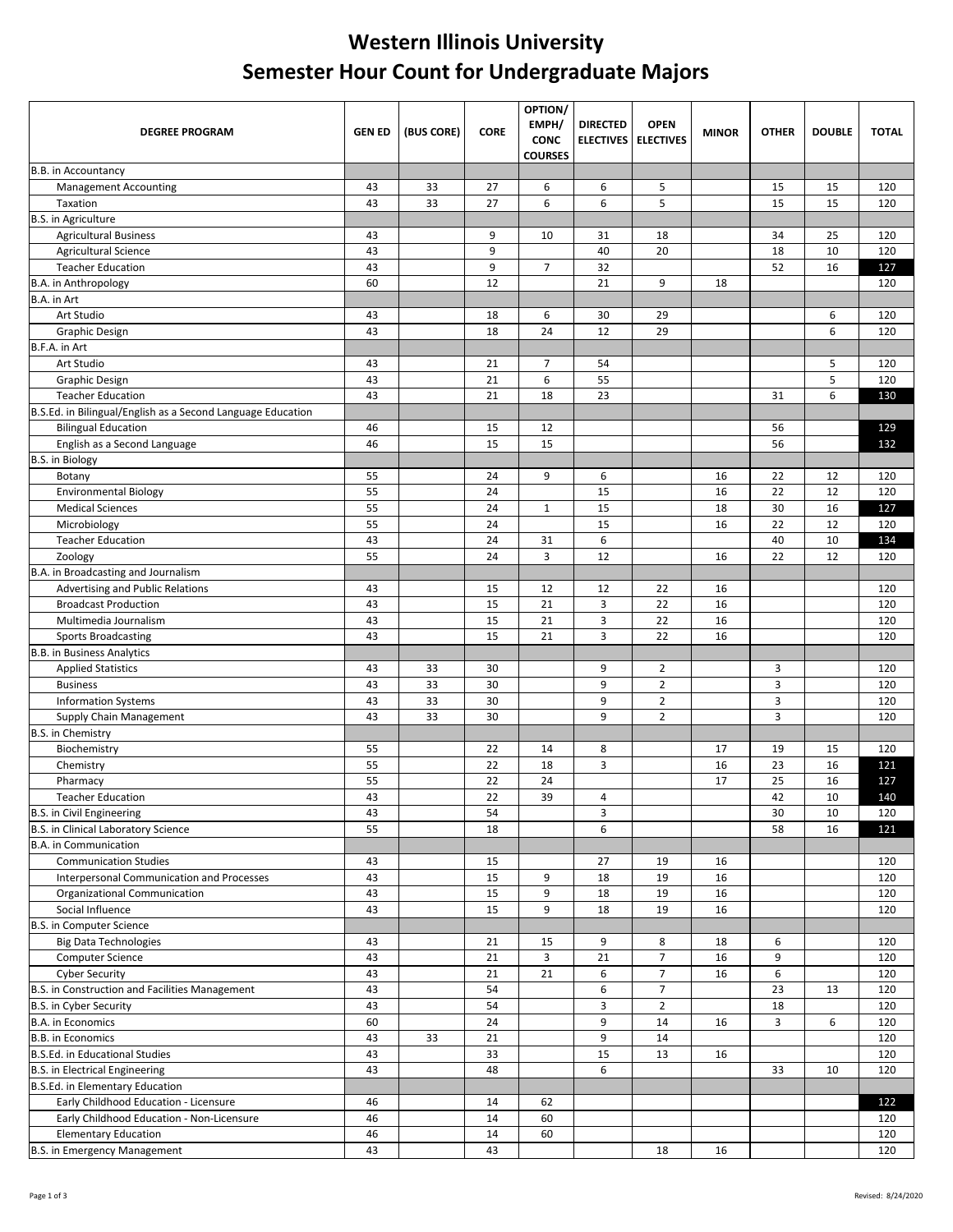## **Western Illinois University Semester Hour Count for Undergraduate Majors**

| <b>DEGREE PROGRAM</b>                              | <b>GEN ED</b> | (BUS CORE) | <b>CORE</b> | OPTION/<br>EMPH/<br><b>CONC</b><br><b>COURSES</b> | <b>DIRECTED</b><br><b>ELECTIVES</b> | <b>OPEN</b><br><b>ELECTIVES</b>  | <b>MINOR</b> | <b>OTHER</b> | <b>DOUBLE</b> | <b>TOTAL</b> |
|----------------------------------------------------|---------------|------------|-------------|---------------------------------------------------|-------------------------------------|----------------------------------|--------------|--------------|---------------|--------------|
| <b>B.S.</b> in Engineering                         |               |            |             |                                                   |                                     |                                  |              |              |               |              |
| <b>General Engineering</b>                         | 43            |            | 36          | 12                                                | 9                                   |                                  |              | 30           | 10            | 120          |
| <b>Industrial Engineering</b>                      | 43            |            | 36          | 15                                                | 6                                   |                                  |              | 30           | 10            | 120          |
| B.S. in Engineering Technology                     | 43            |            | 57          |                                                   |                                     |                                  |              | 33           | 13            | 120          |
| B.A. in English                                    |               |            |             |                                                   |                                     |                                  |              |              |               |              |
| Literature and Language                            | 60            |            | 16          |                                                   | 24                                  | 4                                | 16           |              |               | 120          |
| <b>Teacher Education</b>                           | 43            |            | 16          | 12                                                | 21                                  |                                  |              | 34           | 6             | 120          |
| <b>B.S. in Exercise Science</b>                    | 43            |            | 44          |                                                   | 15                                  | 18                               |              |              |               | 120          |
| <b>B.B.</b> in Finance                             | 43            | 33         | 15          |                                                   | 15                                  | 14                               |              | 15           | 15            | 120          |
| <b>B.S. in Fire Protection Services</b>            |               |            |             |                                                   |                                     |                                  |              |              |               |              |
| <b>Fire Administration</b>                         | 43            |            | 18          | 30                                                | 6                                   | 23                               |              |              |               | 120          |
| <b>Fire Science</b>                                | 43            |            | 18          | 27                                                | 8                                   | 24                               |              |              |               | 120          |
| B.A. in Foreign Languages and Cultures             |               |            |             |                                                   |                                     |                                  |              |              |               |              |
| French                                             | 60            |            | 3           | 15                                                | 18                                  | 8                                | 16           |              |               | 120          |
| French Teacher Education                           | 43            |            | 3           | 15                                                | 15                                  |                                  | 16           | 34           | 6             | 120          |
| Spanish<br>Spanish Teacher Education               | 60            |            | 3<br>3      | 15<br>15                                          | 18                                  | 8                                | 16           |              |               | 120<br>120   |
| <b>B.S. in Forensic Chemistry</b>                  | 43<br>55      |            | 46          |                                                   | 15<br>$\overline{7}$                |                                  | 16           | 34<br>32     | 6<br>16       |              |
| <b>B.A. in General Studies</b>                     | 43            |            |             |                                                   | 3                                   | 74                               |              |              |               | 124<br>120   |
| B.S. in Geographic Information Science             |               |            |             |                                                   |                                     |                                  |              |              |               |              |
| Geoenvironment and Planning                        | 55            |            | 15          |                                                   | 31                                  | 3                                | 16           |              |               | 120          |
| <b>Geospatial Science</b>                          | 55            |            | 15          | 16                                                | 15                                  | 3                                | 16           |              |               | 120          |
| <b>B.S.</b> in Geology                             |               |            |             |                                                   |                                     |                                  |              |              |               |              |
| <b>Environmental Geology</b>                       | 55            |            | 16          | 19                                                | 7                                   |                                  | 16           | 15           | 8             | 120          |
| Geology                                            | 55            |            | 16          | 19                                                | $1\,$                               |                                  | 16           | 23           | 10            | 120          |
| Paleontology                                       | 55            |            | 16          | 19                                                | 4                                   |                                  | 17           | 23           | 14            | 120          |
| B.S. in Health Services Management                 | 43            |            | 45          |                                                   | 15                                  |                                  |              | 27           | 10            | 120          |
| B.A. in History                                    |               |            |             |                                                   |                                     |                                  |              |              |               |              |
| History                                            | 60            |            | 15          |                                                   | 24                                  | 5                                | 16           |              |               | 120          |
| Pre-Law                                            | 60            |            | 15          | 3                                                 | 24                                  |                                  | 18           | 6            | 6             | 120          |
| <b>Teacher Education</b>                           | 43            |            | 15          | 6                                                 | 24                                  | $\mathbf{1}$                     |              | 37           | 6             | 120          |
| B.B. in Human Resource Management                  | 43            | 33         | 21          |                                                   | 12                                  | 11                               |              | 15           | 15            | 120          |
| <b>B.S. in Information Systems</b>                 |               |            |             |                                                   |                                     |                                  |              |              |               |              |
| <b>Cyber Security</b>                              | 43            |            | 21          | 18                                                | 6                                   | 10                               | 16           | 6            |               | 120          |
| <b>Information Systems</b>                         | 43            |            | 21          |                                                   | 24                                  | 10                               | 16           | 6            |               | 120          |
| B.S. in Law Enforcement and Justice Administration | 43            |            | 39          |                                                   | 3                                   | 19                               | 16           |              |               | 120          |
| B.L.A.S. in Liberal Arts and Sciences              |               |            |             |                                                   |                                     |                                  |              |              |               |              |
| <b>Paired Minors</b>                               | 57            |            | 6           |                                                   | 33                                  | 8                                | 16           |              |               | 120          |
| Peace Corps                                        | 57            |            | 6           |                                                   | 33                                  | 8                                | 16           |              |               | 120          |
| B.B. in Management                                 | 43            | 33         | 18          |                                                   | 15                                  | $\overline{11}$                  |              | 15           | 15            | 120          |
| <b>B.B.</b> in Marketing                           |               |            |             |                                                   |                                     |                                  |              |              |               |              |
| <b>Enterprise Marketing</b>                        | 43            | 33         | 18          |                                                   | 18                                  | 8                                |              | 15           | 15            | 120          |
| <b>Marketing Technology</b>                        | 43            | 33         | 18          | 15                                                | 3                                   | 8                                |              | 15           | 15            | 120          |
| <b>Omni-Channel Marketing</b>                      | 43            | 33         | 18          | 15                                                | 3                                   | 8                                |              | 15           | 15            | 120          |
| <b>B.S.</b> in Mathematics                         |               |            |             |                                                   |                                     |                                  |              |              |               |              |
| <b>Actuarial Science</b>                           | 55            |            | 19          | 15                                                | 6                                   |                                  | 16           | 18           | 9             | 120          |
| Data Science and Statistics                        | 55            |            | 19          | 18                                                | 6                                   |                                  | 16           | 12           | 6             | 120          |
| Mathematics                                        | 55            |            | 19          | 6                                                 | 15                                  | 6                                | 16           | 3            |               | 120          |
| <b>Teacher Education</b>                           | 43            |            | 19          | 21                                                | 3                                   |                                  |              | 43           | 9             | 120          |
| B.S. in Mechanical Engineering                     |               |            |             |                                                   |                                     |                                  |              |              |               |              |
| Design Engineering                                 | 43            |            | 51          | 6                                                 |                                     |                                  |              | 30           | 10            | 120          |
| <b>Manufacturing Engineering</b>                   | 43            |            | 51          | 6                                                 |                                     |                                  |              | 30           | 10            | 120          |
| <b>Robotics Engineering</b>                        | 43            |            | 51          | 6                                                 |                                     |                                  |              | 30           | 10            | 120          |
| B.S. in Meteorology                                |               |            |             |                                                   |                                     |                                  |              |              |               |              |
| Applied Meteorology                                | 55            |            | 15          | 12                                                | 20                                  | $\overline{2}$                   | 16           |              |               | 120          |
| <b>Operational Meteorology</b>                     | 55            |            | 15          | 21                                                | 9                                   | 4                                | 16           |              |               | 120          |
| B.S.Ed. in Middle Level Education                  |               |            |             |                                                   |                                     |                                  |              |              |               |              |
| Literacy Endorsement                               | 43            |            | 48          |                                                   | 3                                   | $\overline{2}$                   | 24           |              |               | 120          |
| <b>Mathematics Endorsement</b>                     | 43            |            | 48          |                                                   |                                     | 5                                | 24           |              |               | 120          |
| Science Endorsement                                | 43            |            | 48          |                                                   | 8<br>3                              | $\overline{2}$<br>$\overline{2}$ | 24<br>24     |              | 5<br>3        | 120          |
| Social Studies Endorsement                         | 43            |            | 48          | 3                                                 |                                     |                                  |              |              |               | 120          |